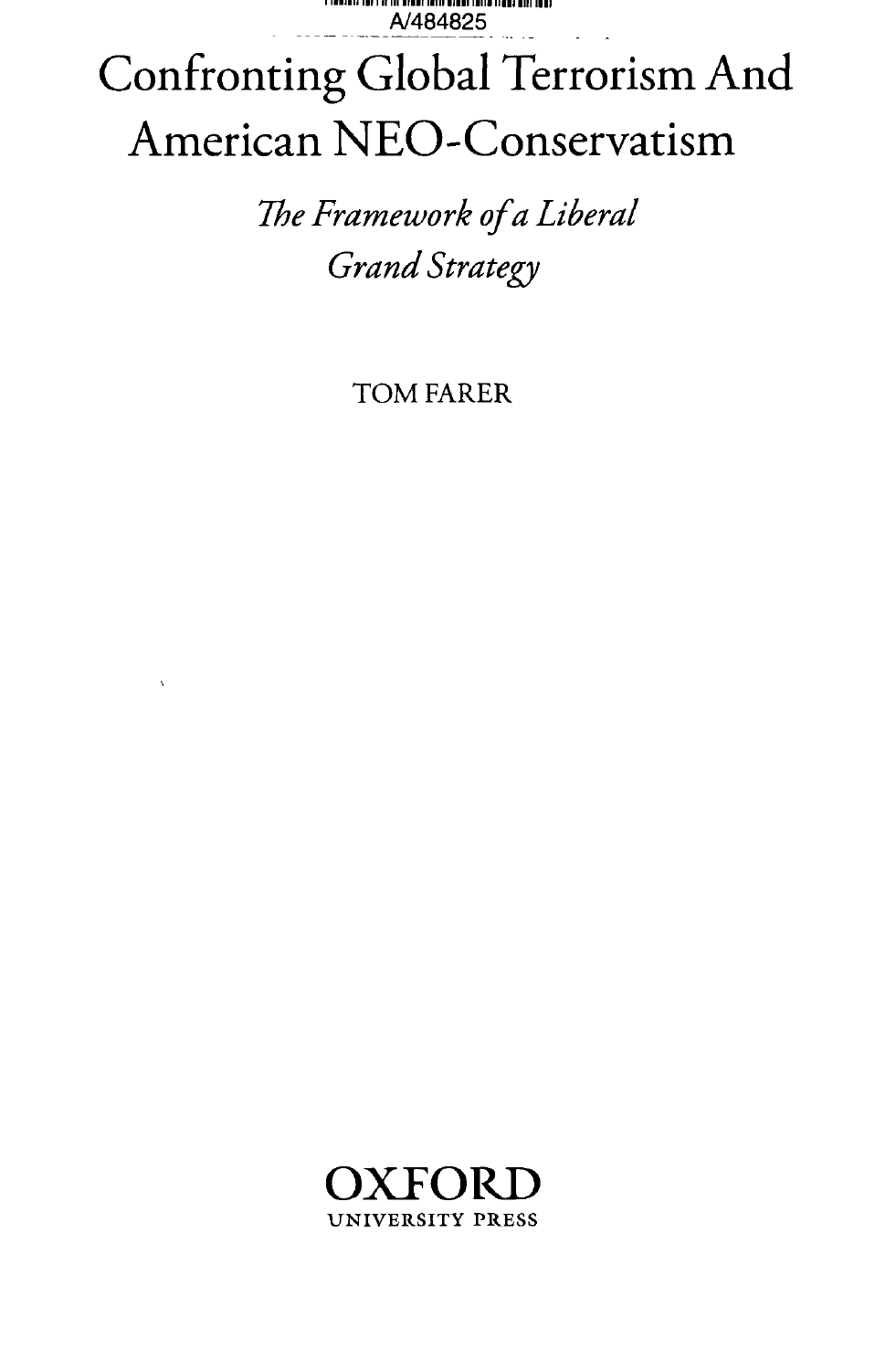## *Index*

Abu Ghraib prison 66-7, 101, 103, 110, 120 Afghanistan Al Qaeda 76, 83-96, 128-30, 227 Soviet invasion of 83—4 Taliban 55, 83-5, 88-96 US invasion of 76-7, 85-7 Algeria torture 104, 113 "war on terror" comparison 227, 232 Al Qaeda 2, 34, 128-30, 227 Afghanistan 83—4 applicability of international law to 84-96 attacks in Kenya and Tanzania 76 goals 34 training camps 83—4 September 11 82 Amnesty International 11,14,192 Annan, Kofi 25, 67 views on use of force 28, 68 anti-Semitism 32, 169,213-14 Appiah, Anthony 10 Arafat, Yasser 184-8,199,204 Argentina use of torture 104,111,124 Begin, Menachem 210 Ben Gurion, David 210, 212-13 Berman.Paul 229-36,241,245 bin Laden, Osama 2, 55, 76, 82, 94, 170,231,248 Bush, George H.W. 2, 54 1991 Iraq War 86,234 and neo-conservatives 32 Bush, George W. 231, 233, 245, 247, 248 administration's infringements on civil liberties 238 "Axis of Evil" 172,207 definition of terrorism 2, 226 early attitudes of 33, 37 "unitary executive" 126 views on Palestinian state 184 Carter, Jimmy human rights policy 31, 240 Cheney, Dick and neo-conservatives 61 on torture 42 China 14, 16, 52, 57, 73

Clarke, Richard on Al Qaeda 83 Clinton, Hillary 32 Clinton, William Jefferson Israel-Palestinian conflict Camp David meetings 185—7 Kosovo 38 neo-conservative attitude towards 32-3, 85 Rwanda 38 Somalia 33 Cold War 34 collapse of Communism 1 compared to "war on terror" 1—3, 228, 238-40 regulation of force during 57-60 communalism definition of 128—32 human rights 136—7 liberal communalism 140-1 liberalism 135—67 cosmopolitanism 8—10, 244 Danner, Mark 110, 113 Darfur 73 democracy compatibility with Islam 35-6 in Middle East 39 relationship to human rights 38-40 Dershowitz, Alan on Israeli-Palestinian conflict 214 on torture 114—15 detainees Detainee Treatment Act 2005 120 Geneva Conventions 84—97, 125 common Article 3 95-6 101, 116,123 *Hamdan v. Rumsfeld* 96 *Hamdiv. United States* 93 in international law 88-102 McCain Amendment 120-1, 125 Military Commissions Act 2006 121 military tribunals 86,93,121—2 prisoner of war status 88—96 torture of 95, 103-117 "torture lite" 103-4,108 "unlawful combatants" 121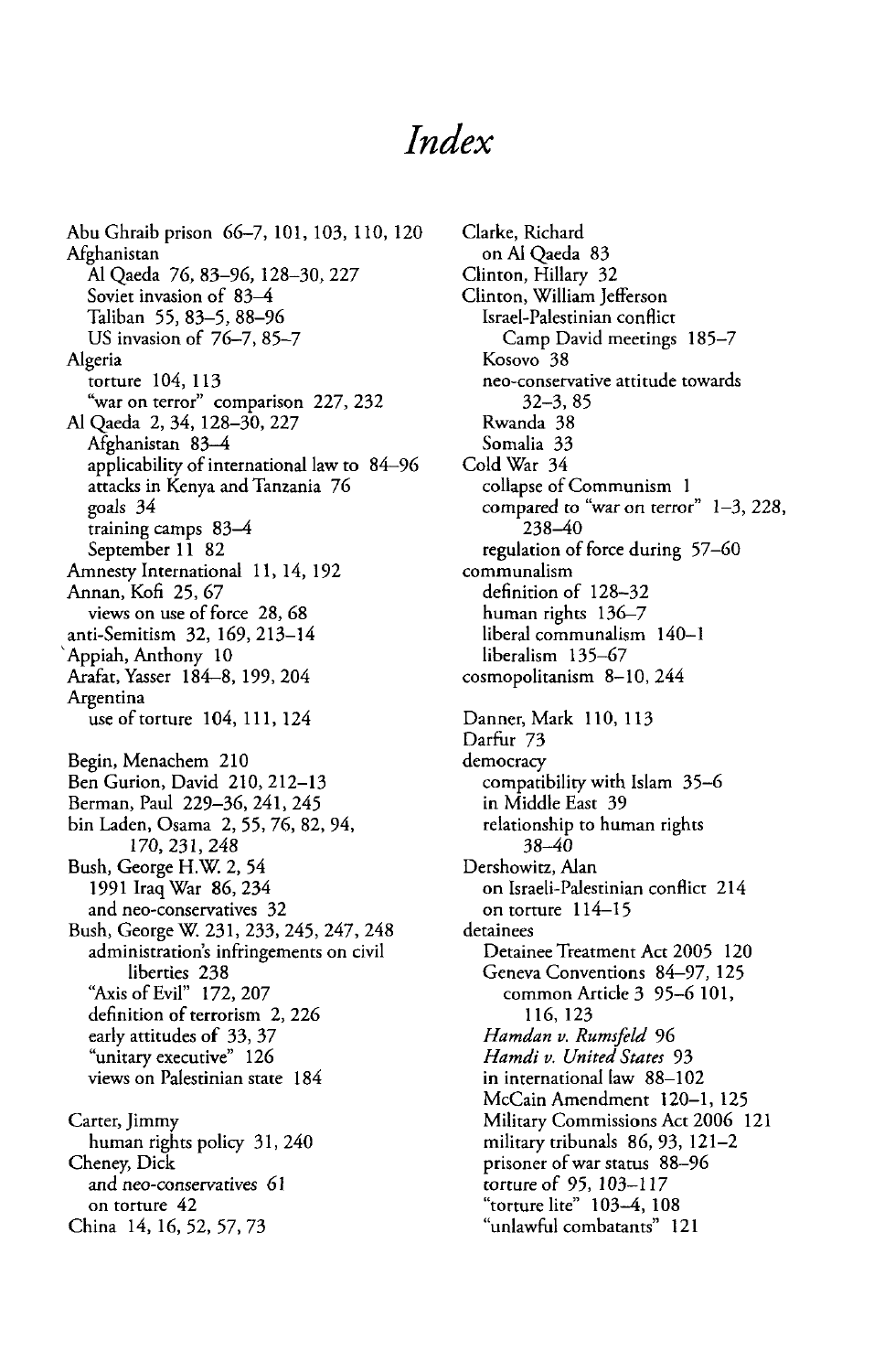East Jerusalem 29, 165, 176,213 boundaries 186 Palestinians in 66, 193-5 status of 188-95, 198-9 El Salvador Nicaraguan aggression against 46 US support for terrorist groups in 19 European Court of Human Rights *Ireland v. United Kingdom* 105—6 *Selmouni v. France* 107 extraordinary rendition 62 Fukuyama, Francis 1 Gandhi, Mahatma non-violence as alternative to terrorism 20—2 Gellner, Ernest 133 globalization 2, 34—5 Gonzalez, Alberto 125 on Geneva Conventions 5, 85 torture memos 62, 85 Goss, Porter "torture lite" 103-5, 108 Guantanamo Bay 66, 93, 95, 10-12 International Committee of the Red Cross' statements on 89, 90, 102 Guatemala US intervention 58 Haig, Alexander 31-2 Hedges, Chris 231-2 "High Level Panel on Threats, Challenges, and Change" 25—9, 78 definition of terrorism 26—8 humanitarian intervention 69—74 regional organizations and threats to peace 68-9, 72 toward a comprehensive Convention on Terrorism 25—6 use of force 67-72 Holocaust 207, 216 Hughes, Karen public diplomacy" 248-9, 251<sup></sup> human rights 11-5,23-4,37-41 co-optation by neo-conservatism 240 and democracy 38—40 as grand strategy 241—51 and international law 11-15 intervention on behalf of 49-50, 70-1 and liberalism 8-9, 37, 241-2 minority rights 141—52,161 non-western reservations 14 tension with national security 237—8 Human Rights Watch 11,14,169 humanitarian intervention crimes against humanity 51—3,69, 72-3, 97

criteria for 49, 51-3, 69-74 "spike test" 70—1 Darfur 73 Haiti 49, 61, 73 2003 Iraq 53 Kosovo 50-1,69,70,73 Legality 51-3,69-74 Somalia 33, 49, 61 *see also* use of force Hussein, Saddam 35, 39-40, 54, 71, 233-4 Iran-Iraq war 37, 207, 234 treatment of Kurds 37, 71, 234 US support of 37, 59 WMDs 53 immigrants/immigration .integration of 162-7 multiculturalism 158—61 Inter-American Commission on Human Rights 13, 104-5, 123-4, 126 international law 11—12 Convention Against Torture 42, 63, 97-9, 105, 116 detainees 88-102 Geneva Convention III 84, 88-97 Geneva Convention IV 15, *66,* 81, 89-97, 175, 193-7 Genocide Convention 69 and human rights 11-15, 43-4, 97, 193-8 International Covenant on Civil and Political Rights (ICCPR) 13, 39, 42,63,81,97, 142-3, 175-6, 193, 197 International Covenant on Economic, Social and Cultural Rights (ICESCR) 143, 175-6, 193 International Humanitarian Law 52, 54-5, 74, 80-1, 88-96, 97, 193-8 Israeli-Palestinian conflict 66, 174-99 *jus cogens* 184 neo-conservative attitude toward 34, 44-5, 60-7 self-determination 176-80 torture 62-3, 88, 97-102 UN Charter 44-64, 67-74, 87, 186-92 use of force 44-78 Iran Ahmedinejad, Mahmood 207 Iran-Iraq war 37, 59, 207, 234 relationship with US 207 Iraq 2003 US invasion the case for 2003 invasion of 12, 40-1,53,233 departure from UN Charter norms *66* Iran-Iraq war 37, 207, 234 *see also* Saddam Hussein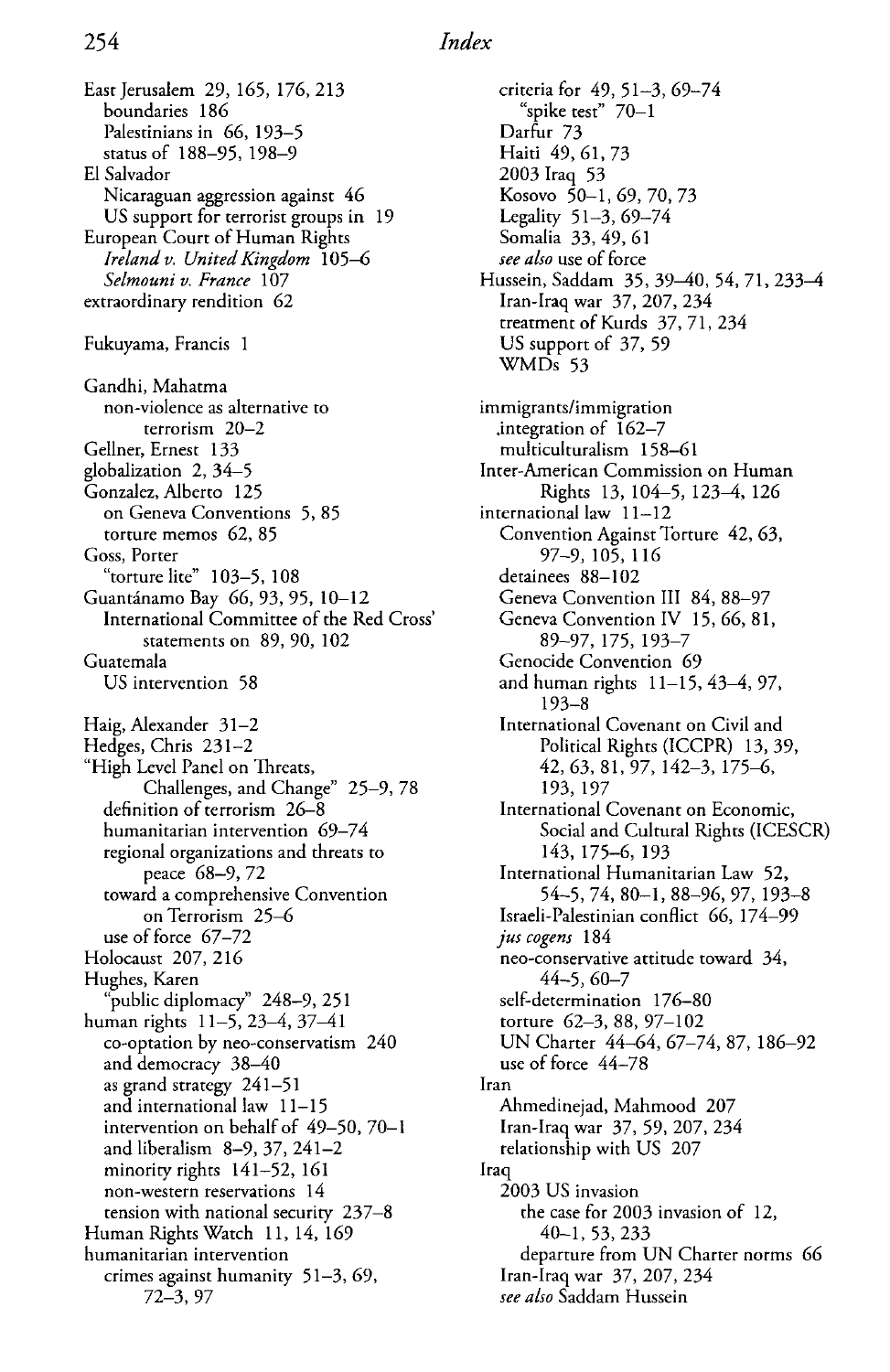Islam 2 compatibility with liberal capitalism 1, 34-5 and democracy 35-6 in Europe 129-31, 164 and human rights 13 Sharia 13 Islamic fundamentalism 231—40 definition of 228—9 effect of Israeli-Palestinian conflict 170 effect of Western foreign policy 65-6, 164, 170-1 in Europe 129-31, 164 "Islamo-fascism" 226, 229, 230, 233 resistance to liberalism 3, 34-5 tension with liberal societies 130—1 traditionalism 131—2 Israel 2006 intervention in Lebanon 206 bantustanization of West Bank and Gaza 165, 188, 216 de-Arabization 194—5 existential threat 172—3 expansion of settlements 187—8 Geneva Convention IV 66, 175, 193-7 influence on "war on terror" 171-2 international law 14-5, 175, 193-8 self-determination 176-80 use of force 59—60 Hezbollah 235-6 Landau Commission of Inquiry l4-5n, 111-12 neo-conservative support for 29-30 post-1967 borders 181-3,186-90, 194-9, 213 *Public Comm. Against Torture in Israel v The State of Israel* 112n US support for 168-9,170-1 use of terrorist tactics 171 use of torture 111-12 wars 1948 179, 181,209-10 1967 29-30, 59-60, 178, 181, 189 1973 30 "Israel lobby" debate 170 Israeli-Palestinian Conflict confederative solution 215-16 disparity between parties 174 *first intifada* 191-2 forfeiture 183-92 iconic character 168-9 impact on Muslim world 170 international law 66, 174—5, 193—9 Jerusalem 176, 181-2, 186, 194-5, 199 internationalization 182, 192 and Jewish identity 182,199 and Palestinian identity 182, 186 obstacles to peace 171-5, 212-13

role of demographics 194-5,205 second *intifada* 185-9,192 South African analogy 188, 198, 200-20 apartheid 201-6 two-state solution 186—8,214 Jabotinsky, Vladimir (Ze'ev) 210 views on Arab people 172, 208 *jihadists* Christian 3—4 Islamic 1-2 Jewish 3—4 Jordan 177, 179-80 Judt, Tony 214 Kennan, George doctrine of "Containment" 57-8, 60 Kilcullen, David 244 "ladder of extremism" 228—9 Kirkpatrick, Jeane 30-1,44 Kosovo 22—3 international legitimacy of intervention 50-1, 69-71 Krauthammer, Charles 32, 38, 75 Kukathas, Chandran multiculturalism 152-3, 156-7 Kymlicka, William 158-61 law of armed conflict *see* use of force Lebanon 2006 Israeli intervention 206 Hezbollah 235-6 liberalism 6-10,21,22,234-5 and community 8—10 communalism 135-67 definition of 6—8 distinguished from neo-conservatism 36-42 liberal communalism 140-1 Marxism 223—4 multilateralism 242—4 on warfare 222—4 relationship to human rights 8-9, 37, 241-2 views on international law 7, 75 Mandela, Nelson 204-5, 216 Miller, Richard 10 minority groups human rights of 141—52, 161 illiberal 131-2, 158 liberal tolerance of 139-41, 149-52 integration and assimilation of 162-7 multiculturalism definition of 147-8 European 159, 164—5 French 147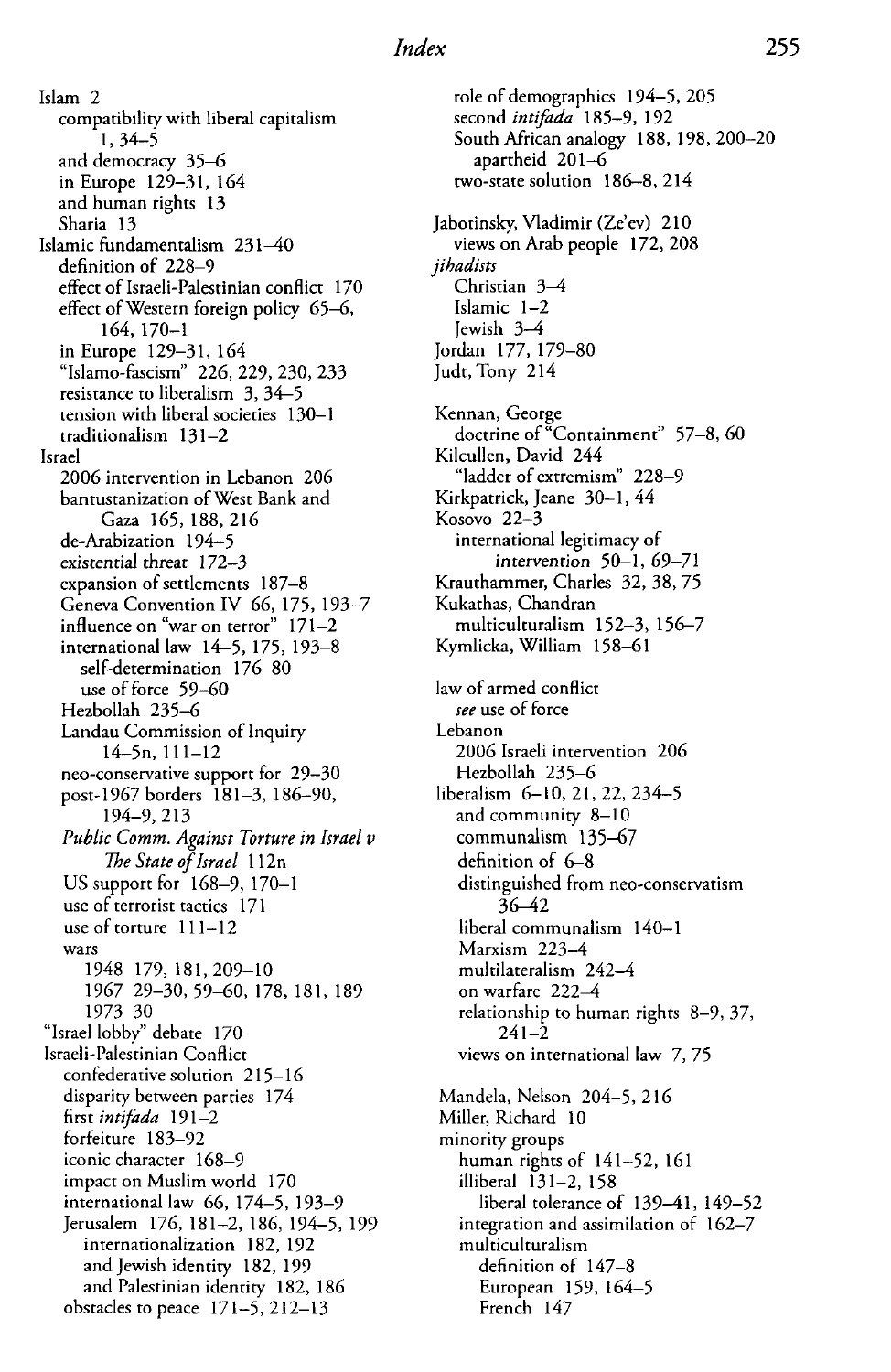minority groups *(cont.)* immigrants 158—62 and liberalism 157 as technique of inter-communal accommodation 162—7 tolerance 152, 157 nation-building 151 national liberation movements definition of 17 India 20-2 Palestinian 179, 188-9, 198 use of non-violence 20—2 use of terrorism 17 *see also* self-determination nationalism 133—5 "community of blood" 134 constitutional nation definition of 134 neo-conservatism "American Universalism" 240—1 battle with liberalism 36—42, 223 Bush, George H.W. 32 Bush, George W. 33,61 the Christian Right 32-3 Clinton, William Jefferson 32-3, 85 Cold War 30-2, 34 co-optation of human rights 240 and international law 34, *44* Islamic terrorism 35, 42, 64-7, 81, 86 in media 3—4 origins of 29-34 political realism 29-34, 41-2 project of 34—6 Reagan, Ronald 30-2, 240 religious fundamentalism 3—4 September 11 44, 61 support for Israel 29—30, 32 views on use of force  $35, 44-5, 60-7, 85$ Nicaragua US support of 18-9, 46 Packer, George 228-9 Palestine as British Mandate 177, 179-81, 183 partition of 177, 179-81, 183, 188 Palestinian people as colonized 176—7 attempt at non-violence 191—2 national identity 178,182-3 population transfer 203, 209 pre-1948 172, 177-80 refugee problem 178, 209-10 self-determination 176—99 use of violence 188—92 Palestinian Liberation Organization 172-3, 179

passive resistance 20-3,43, 191-2 Powell, Colin 33, 233 Rawls.John 141, 152 Reagan, Ronald human rights policy 12—13,30 neo-conservatism 30—2, 240 support for terrorist groups in Latin America El Salvador 19 Nicaragua 18,46 Rice, Condoleeza 33, 37, 206 Richardson, Louise 227-8, 244-5 Rousseau, Jean-Jacques 11 Rumsfeld, Donald and 2003 Iraq war 233 and neo-conservatism 61 and Saddam Hussein 37, 234 and "war on terror" 87 Rwanda 33 Said, Edward 178 self-determination 15 movements for Indian 20-2 Palestinian 176-99 status in international law 51,176—84 September 11 attacks 1-6, 34, 55, 107, 130 and neo-conservatives 44, 61 use of force after 82, 87, 94 Sharon, Ariel 186, 212, 216 South Africa 65 analogy to Israeli-Palestinian conflict 200-20 apartheid 20, 201-6 bantustans 188, 216 Somalia 33, 49 Soviet Union anti-colonialism 17 invasion of Afghanistan 83—4 and use of force during Cold War 58-60 Summers, Lawrence definition of implicit anti-Semitism 213-14 terrorism 15—29 Communism comparison 228 counter-terrorism strategies 75—8, 82—4 definition of 15-16, 18-24, 25-9, 226 history of 15-24 impact of Western incursion in Middle East 65-6, 164, 170-1 national liberation movements use of 17 as self-determination 15,17,20—2 state violence as 28-9 UN response 24-9, 75-7 anti-terrorist convention 24n